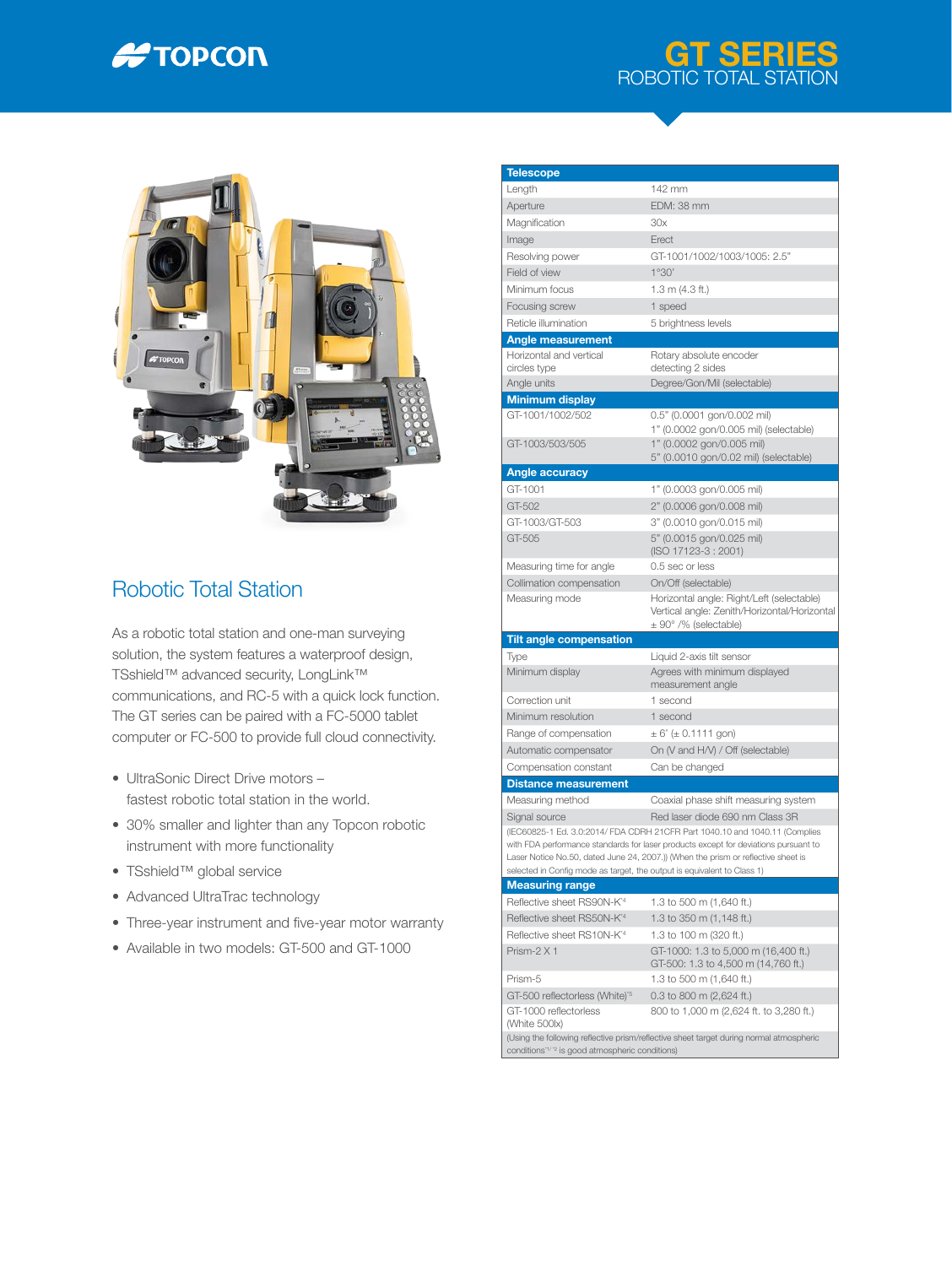## $H$ TOPCON

| <b>Minimum display</b>                                                      |                                                                                                                                                                                       |
|-----------------------------------------------------------------------------|---------------------------------------------------------------------------------------------------------------------------------------------------------------------------------------|
| Fine/Rapid measurement                                                      | 0.001 m (0.01 ft. / 1/8 inch)                                                                                                                                                         |
| Tracking measurement                                                        | $0.01$ m $(0.1$ ft. $/ 1/2$ inch)                                                                                                                                                     |
| Maximum slope prism/<br>reflective sheet                                    | 12,000 m                                                                                                                                                                              |
| Distance display                                                            | Reflectorless: 1,200 m<br>Prism: 9,600 m                                                                                                                                              |
| Distance unit                                                               | m/ft/US ft/inch (selectable)                                                                                                                                                          |
| <b>Distance accuracy</b>                                                    |                                                                                                                                                                                       |
| Using prism 360 ATP1                                                        | Fine: $\pm$ (1 + 2 ppm x D) mm<br>Rapid: $\pm$ (5 + 2 ppm x D) mm                                                                                                                     |
| Using reflective sheet target <sup>*4</sup>                                 | Fine: $\pm$ (2 + 2 ppm x D) mm<br>Rapid: $\pm$ (5 + 2 ppm x D) mm                                                                                                                     |
| Reflectorless (White)'5                                                     | Fine:                                                                                                                                                                                 |
|                                                                             | $\pm$ (2 + 2 ppm x D) mm (0.3 to 200 m)                                                                                                                                               |
|                                                                             | $\pm$ (5 + 10 ppm x D) mm (over 200 to 350 m)                                                                                                                                         |
|                                                                             | $\pm$ (10 + 10 ppm x D) mm                                                                                                                                                            |
|                                                                             | (over 350 to 1,000 m)                                                                                                                                                                 |
|                                                                             |                                                                                                                                                                                       |
|                                                                             | Rapid:                                                                                                                                                                                |
|                                                                             | $\pm$ (6 + 2 ppm x D) mm (0.3 to 200 m)<br>$\pm (8 + 10$ ppm x D) mm (over 200 to 350 m)                                                                                              |
|                                                                             | $\pm$ (15 + 10 ppm x D) mm (over 350 to                                                                                                                                               |
|                                                                             | $1,000 \, \text{m}$                                                                                                                                                                   |
| Measurement mode                                                            | Fine measurement (single/repeat/average)                                                                                                                                              |
|                                                                             | Rapid measurement                                                                                                                                                                     |
|                                                                             | (single/repeat)/Tracking (selectable)                                                                                                                                                 |
| <b>Measuring time</b>                                                       |                                                                                                                                                                                       |
| Fine measurement                                                            | $1.5$ sec + every 0.9 sec.                                                                                                                                                            |
| Rapid measurement                                                           | $1.3$ sec + every 0.6 sec.                                                                                                                                                            |
| Tracking measurement                                                        | $1.3$ sec + every 0.4 sec.                                                                                                                                                            |
| Temperature input range                                                     | - 35 to 60 $^{\circ}$ C (in 0.1 $^{\circ}$ C step)/<br>- 22 to 140°F (in 1°F step)                                                                                                    |
| Pressure input range                                                        | 500 to 1,400 hPa (in 0.1 hPa step),<br>375 to 1,050 mm Hg (in 0.1 mm Hg step),<br>14.8 to 41.3 inch Hg (in 0.01 inch Hg step)                                                         |
| ppm input range                                                             | $-499$ to $499$ ppm (in 0.1 ppm step)                                                                                                                                                 |
| Prism constant correction                                                   | -99 to 99 mm (in 0.1 mm step)                                                                                                                                                         |
|                                                                             | 0 mm fixed for reflectorless measurement                                                                                                                                              |
| Earth curvature and refraction<br>correction                                | No/Yes K=0.142<br>Yes K=0.20 (selectable)                                                                                                                                             |
| Sea level correction                                                        | No/Yes (selectable)                                                                                                                                                                   |
| *1: Slight haze, visibility about 20 km, sunny periods, weak scintillation. |                                                                                                                                                                                       |
| *2: No haze, visibility about 40 km, overcast, no scintillation.            |                                                                                                                                                                                       |
|                                                                             | *3: Figures when the laser beam strikes within 30° of the reflective sheet target.                                                                                                    |
|                                                                             | *4: Figures when using Kodak Gray Card White side (reflection factor 90%) and brightness<br>level is less than 30000 lx (a little cloudy). When performing reflectorless measurement, |
|                                                                             | the possible measurement range and precision will change depending on the target                                                                                                      |
| reflection factor, weather conditions and location conditions.              |                                                                                                                                                                                       |
| <b>Rotation</b>                                                             |                                                                                                                                                                                       |
| Max revolving speed (turning)                                               | GT-1000: 180 degrees per second<br>GT-500: 120 degrees per second                                                                                                                     |
| Max auto tracking speed                                                     | GT-1000: 20 degrees per second<br>GT-500: 18 degrees per second                                                                                                                       |
| <b>Auto collimating tracking range</b>                                      |                                                                                                                                                                                       |
| 1 prism (AP01)                                                              | GT-1000: 1.3 to 1,000 m                                                                                                                                                               |
|                                                                             | GT-500: 1.3 to 800 m                                                                                                                                                                  |
| 360 degree prism (ATP1)                                                     | 2 to 600 m                                                                                                                                                                            |
| Pin pole prism type 5                                                       | 1.3 to 600 m                                                                                                                                                                          |
| Pin pole prism with OR1PA                                                   | 1.3 to 500 m                                                                                                                                                                          |
| Compact prism CP01                                                          | 1.3 to 700 m                                                                                                                                                                          |
|                                                                             |                                                                                                                                                                                       |

| <b>Collimating accuracy</b>                                            |                                                                                     |
|------------------------------------------------------------------------|-------------------------------------------------------------------------------------|
| Standing still at 100 m or less                                        | 1.2 mm or better                                                                    |
| Standing still greater then 100 m                                      | $(0.3 + 9$ ppm $\times$ D) mm                                                       |
| <b>Guide light</b>                                                     |                                                                                     |
| Light source                                                           | LED (red 626 nm/green 524 nm)                                                       |
| Distance                                                               | 1.3 to 150 m <sup>*1</sup>                                                          |
| Visible range                                                          | Right and Left/Upward and Downward:                                                 |
|                                                                        | $\pm 4^{\circ}$ (7 m/100 m)                                                         |
| Resolving power at center area                                         | 4' (about 0.12 m/100 m)                                                             |
| (width)                                                                |                                                                                     |
| <b>Brightness</b>                                                      | 3 levels (bright/normal/dim)                                                        |
| Memory and Data                                                        |                                                                                     |
| Internal memory                                                        | 1GB                                                                                 |
| External memory                                                        | USB flash memory (up to 32GB)                                                       |
| Data transfer                                                          | Data input/output asynchronous serial<br>RS232C compatible                          |
|                                                                        | USB USB Revision 2.0 (FS)                                                           |
|                                                                        | Host (Type A)                                                                       |
|                                                                        | Client (Type miniB)                                                                 |
| Bluetooth <sup>®</sup> wireless technology                             |                                                                                     |
| Transmission method                                                    | <b>FHSS</b>                                                                         |
| Modulation                                                             | GFSK (Gaussian-filtered frequency<br>shift keying)                                  |
| Frequency band                                                         | 2.402 to 2.48 GHz                                                                   |
| Bluetooth <sup>®</sup> profile                                         | SPP, DUN                                                                            |
| Power class                                                            | Class 1                                                                             |
| Range                                                                  | 600 m (No obstacles, few vehicles or                                                |
|                                                                        | sources of radio omissions/interference in                                          |
|                                                                        | the near vicinity of the instrument, no rain,<br>while in communication with RC-5A) |
| Authentication                                                         | Yes/No (selectable)                                                                 |
| <b>WLAN</b>                                                            |                                                                                     |
| Communication distance                                                 | 10 <sub>m</sub>                                                                     |
| Access method                                                          | Infrastructure mode/ad hoc mode                                                     |
| Frequency range                                                        | 2,412 to 2,472 MHz (1 to 11ch)                                                      |
| Transmission specification                                             | IEEE802.11g/b/n                                                                     |
| <b>Telematics systems</b>                                              |                                                                                     |
| Cellular                                                               | 2G/3G                                                                               |
| <b>GNSS</b>                                                            | GPS L1 for positioning                                                              |
| User SIM                                                               | mini SIM(2FF) (25 x 15 x 0.76 mm)                                                   |
|                                                                        | * Do not use SIM card converter/adaptor                                             |
| <b>Power supply</b>                                                    |                                                                                     |
| Power source                                                           | Rechargeable Li-ion battery BDC70                                                   |
| Working duration at 20°C                                               | BDC70: approx. 4 hours                                                              |
|                                                                        | BT73Q (external optional) approx. 6.5 hours                                         |
|                                                                        | Fine single measurement = every 30 seconds after worked 180 degrees and             |
| locking on prism                                                       |                                                                                     |
| Battery state indicator<br>Auto power-off                              | 4 levels<br>5 levels (5/10/15/30 min/Not set)                                       |
|                                                                        | (selectable)                                                                        |
| External power source                                                  | 6.7 to 12 V                                                                         |
| Charging time at 25°C                                                  | approx. 5.5 hours (using CDC68) <sup>7</sup>                                        |
| <b>Battery (BDC70)</b>                                                 |                                                                                     |
| Nominal voltage                                                        | 7.2 V                                                                               |
| Capacity                                                               | 5,240 mAh                                                                           |
| Dimensions (w $\times$ d $\times$ h)                                   | 38 x 70 x 40 mm                                                                     |
| Weight                                                                 | approx. 195 g                                                                       |
|                                                                        |                                                                                     |
| *7: Charging can take more than 2.5 hours when temperatures are either |                                                                                     |